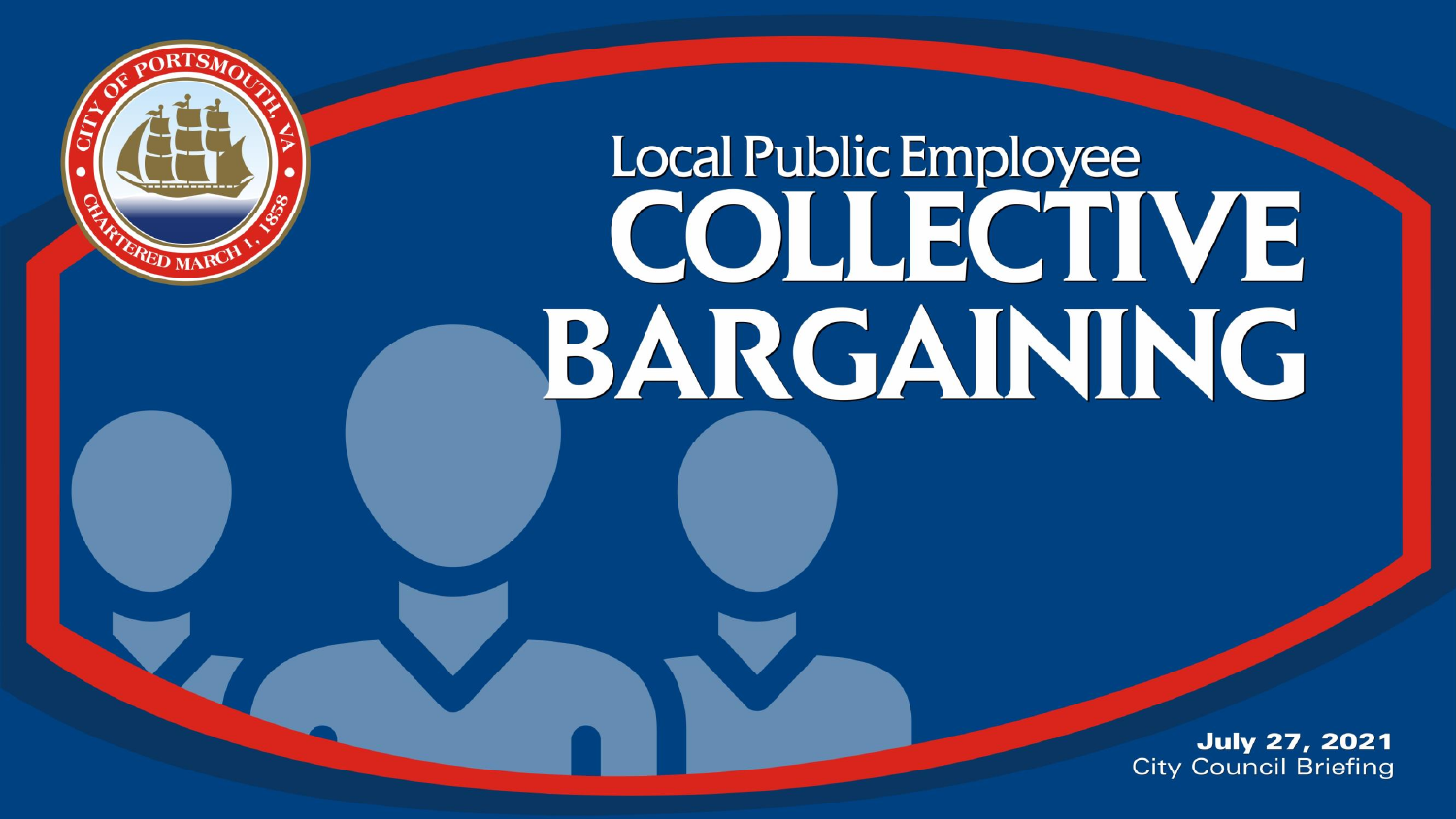## **What is Collective Bargaining?**

- $\triangleright$  Collective bargaining is a process whereby employers recognize formally organized employee groups or union for the purpose of negotiation aimed at agreements to regulate working salaries, working conditions, benefits, and other aspects of workers' compensation and rights for workers.
- $\triangleright$  The interests of the employees are commonly presented by representatives of a union to which the employees belong.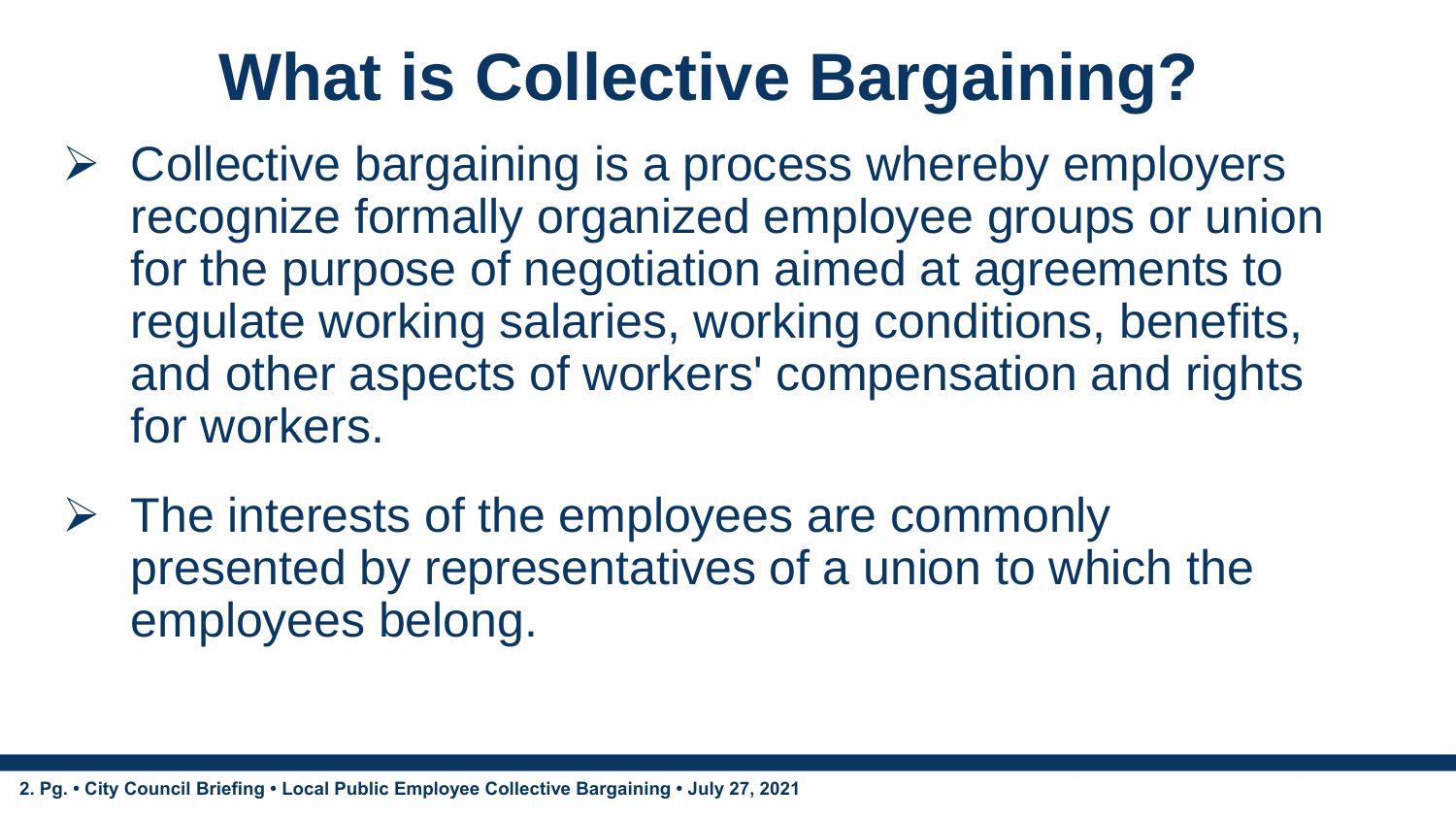#### **History of Public Sector Labor Relations in Virginia**

- VA law has always prohibited public employee from striking.
- VA law was silent for many years about whether public employees had a right to organize and join unions.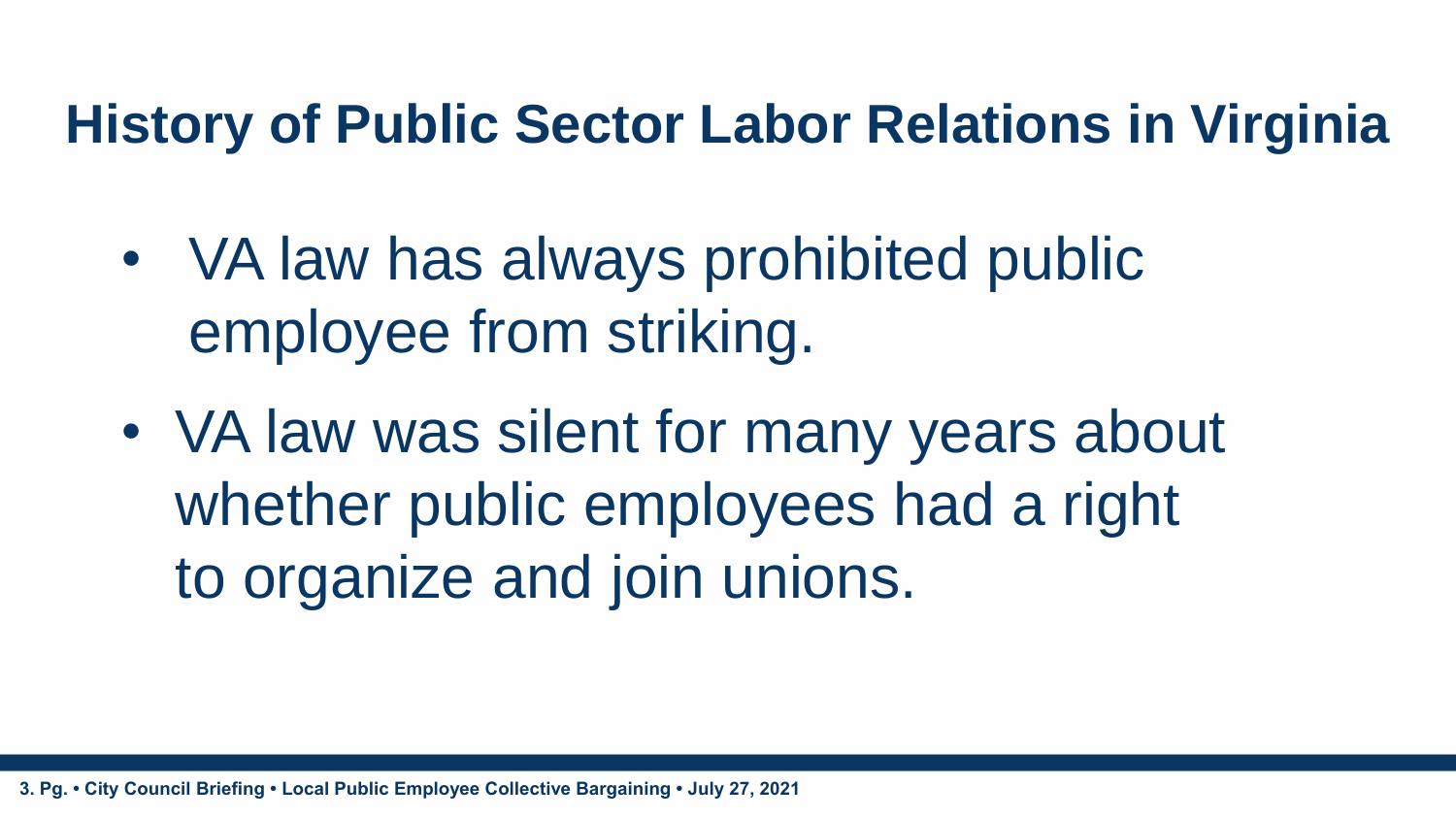#### **History of Public Sector Labor Relations in Virginia** (continued)

- The right of public employees to join unions was first addressed by Supreme Court of VA in 1935, when the Court denied Norfolk firefighters right to join a union.
- By the early 1970's, there was at least 19 local governing bodies within VA operating under collective bargaining agreements with some of their employees. (Primarily fire and school employees)
- In 1977, the Supreme Court of VA in Commonwealth of VA v. County Board of Arlington Co. outlawed public collective bargaining agreements in VA.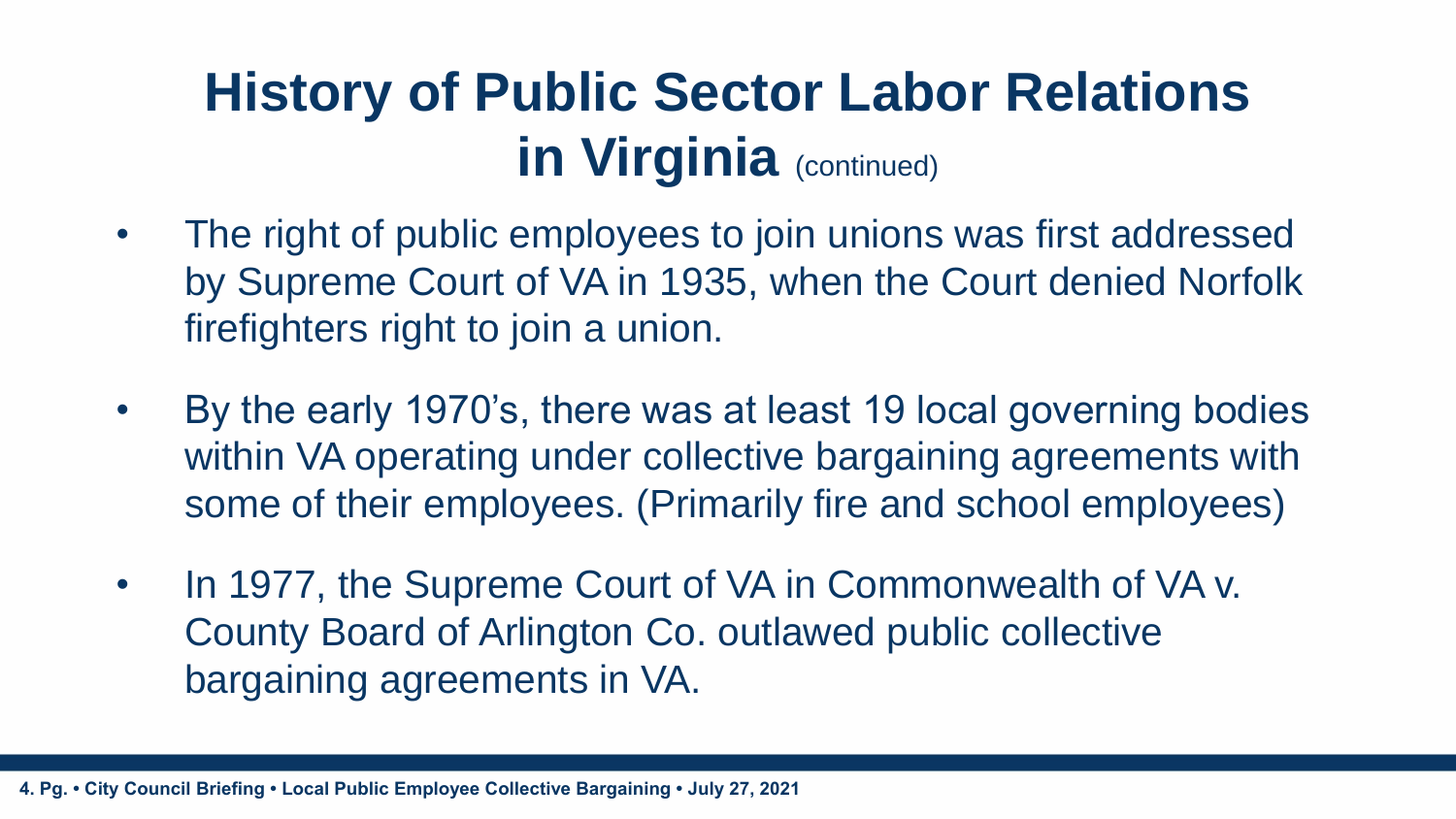#### **History of Public Sector Labor Relations |in Virginia**

- There are no public sector collective bargaining agreements in the 7 cities of VA to date.
- No known prior history of public collective bargaining in Portsmouth.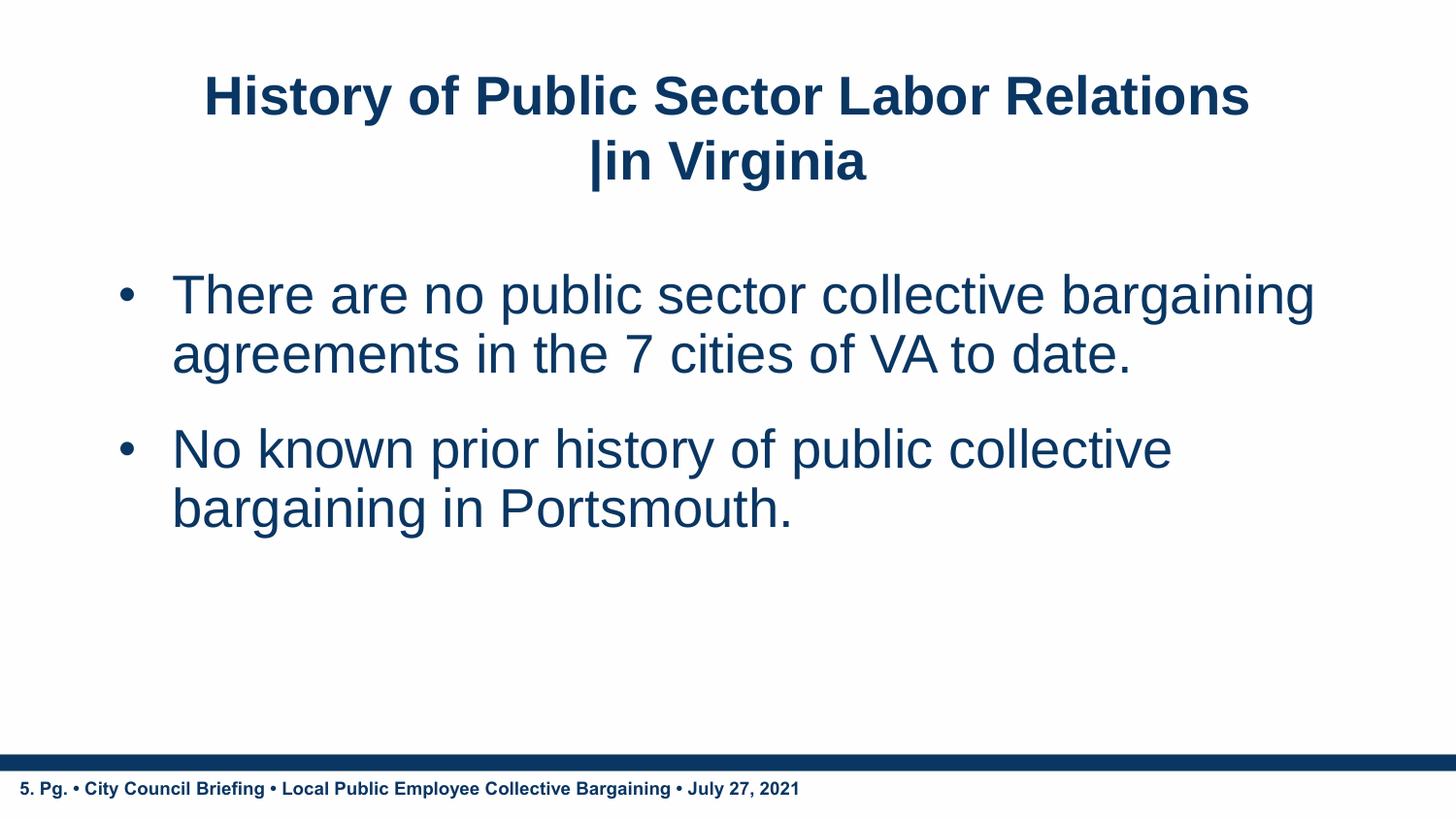## **What are the overall impacts of incorporating collective bargaining relative to conducting City business?**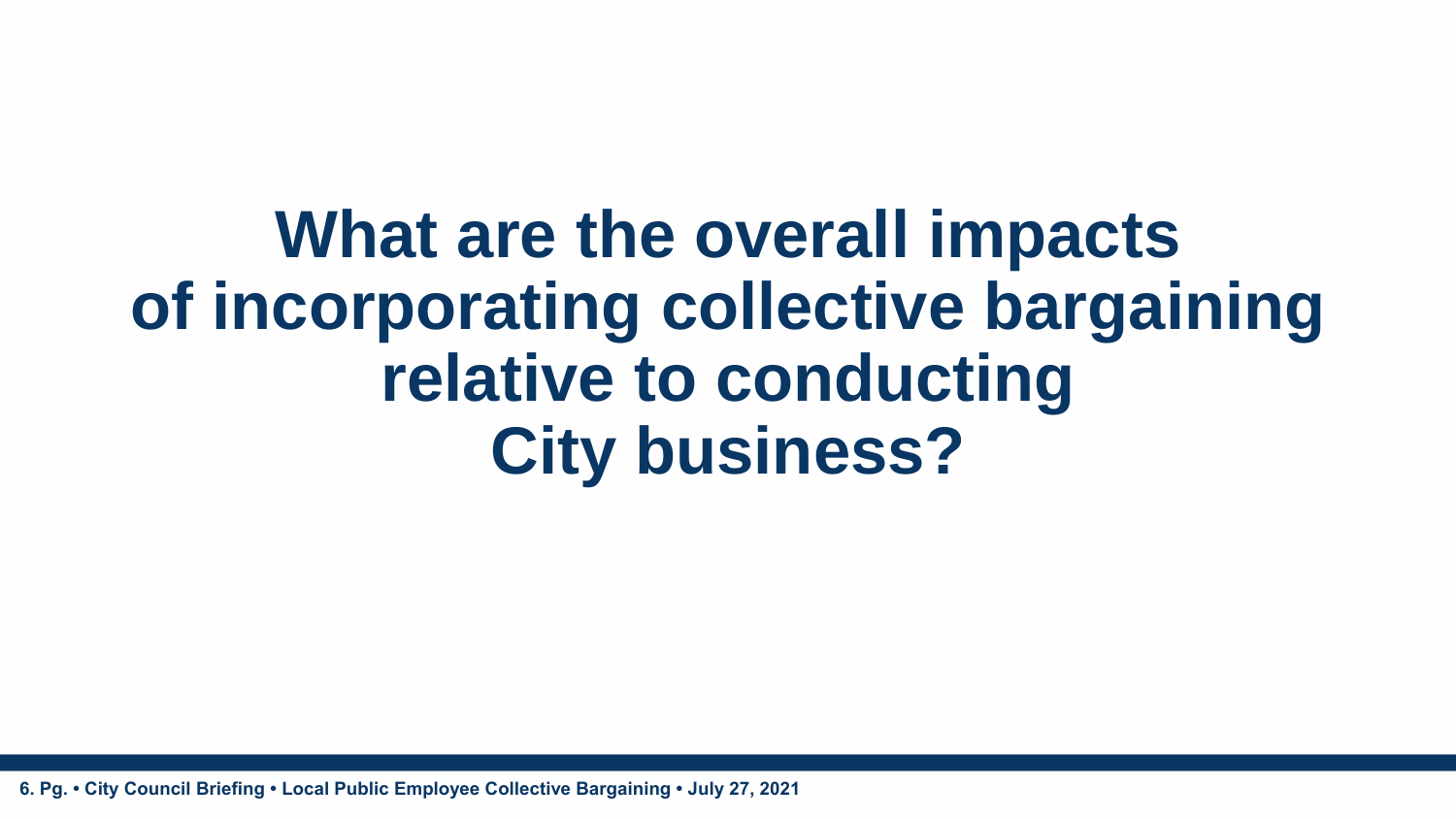## **Impacts:**

- 1. There is no requirement for collective bargaining to be an external contract.
- 2. It is a contract which provides binding results to all parties.
- 3. There are no guarantees found in a collective bargaining agreement.
- 4. Collective bargaining changes and increases the cost of doing business.
- 5. Fair representation is not always part of the collective bargaining process.
- 6. Collective bargaining requires workers will redirect performance of mission critical duties.
- 7. Precludes management's ability to address systemic issues surrounding the workforce.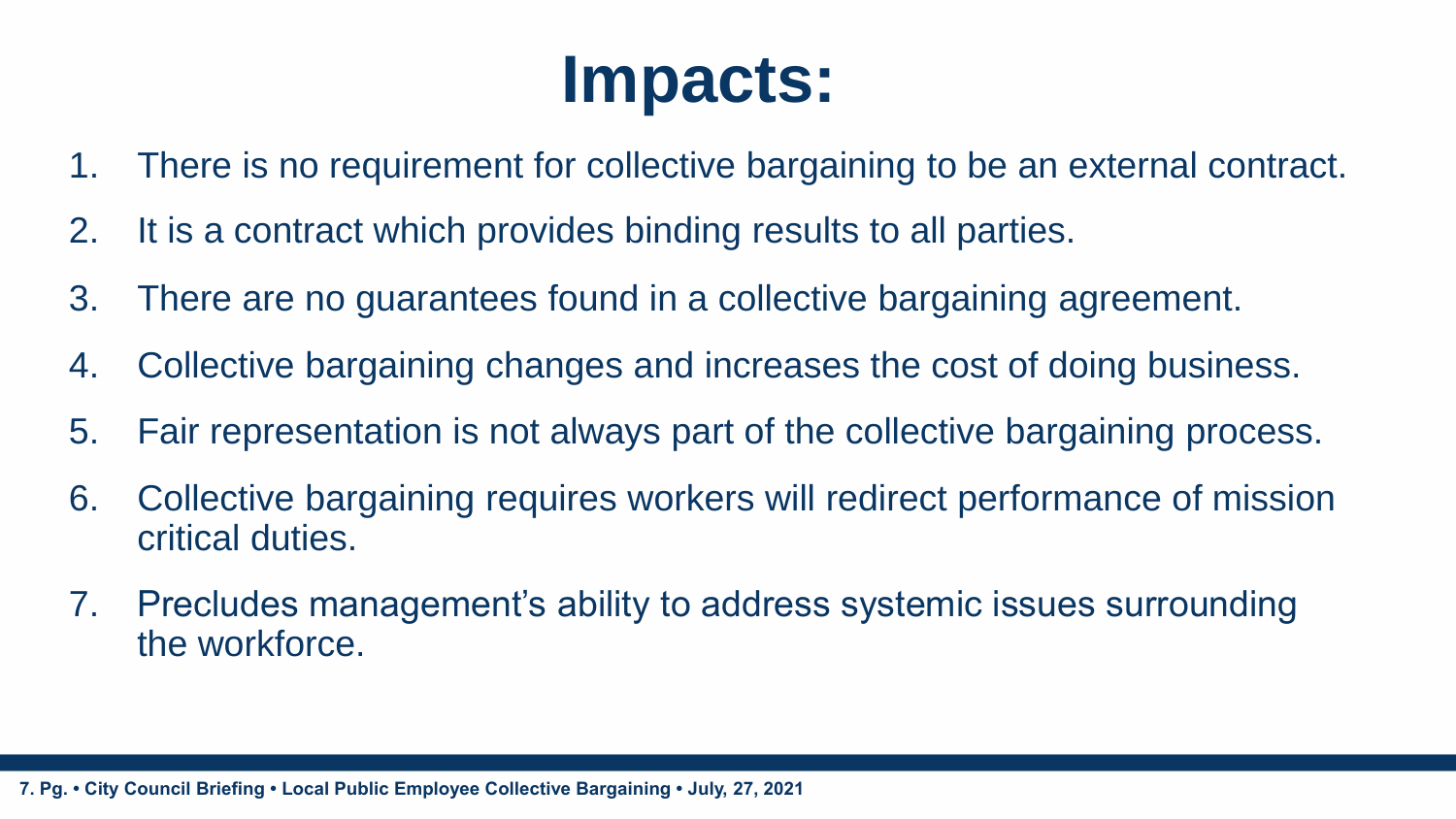### **What are the current employee initiatives?**

- Classification and pay plan updated (effective July 1, 2021);
- Addressing pay equity for all employees across the City,
- Pay compression and performance measures,
- Providing annual general wage increases,
- Offering competitive wages and a comprehensive benefit package,
- Investing in the improvement of employee work conditions,
- Developing coherent strategies surrounding diversity, equity, inclusion and employee moral,
- Administration is currently working with Public safety associations to address employee concerns.

**8. Pg. • City Council Briefing • Local Public Employee Collective Bargaining • July 27, 2021**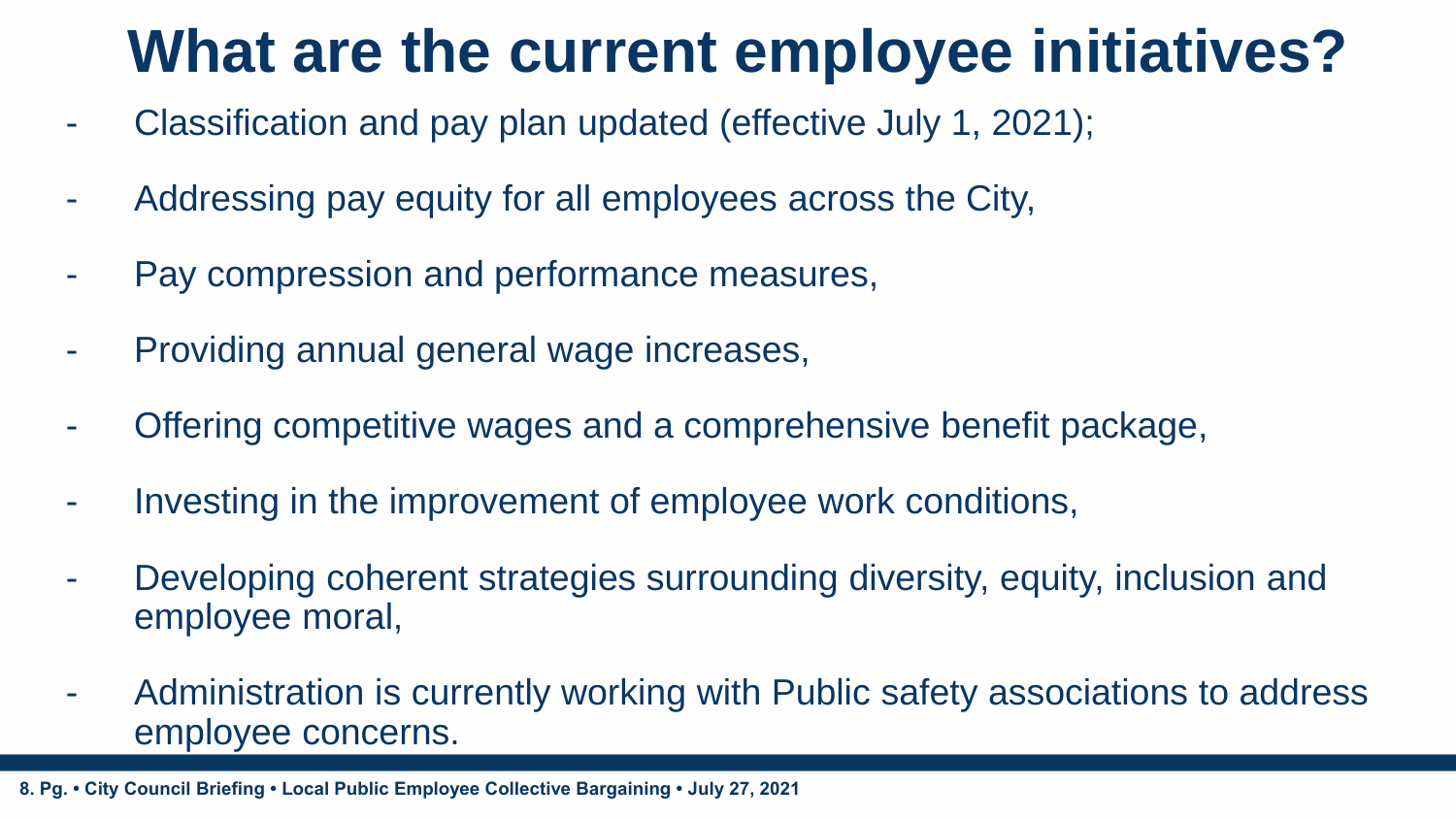### **How will collective bargaining affect the budget?**

Preliminary associated costs would include:

- Increased Salaries and Benefits of unionized contract employees,
- Creation of new positions for administering and designing program,
- Salary and Benefits of designated staff positions(Est. 5-6)
- Compensation for contractual services including legal advisors
- Preliminary estimate range of **\$2 Million** annually does not include pay increases relative to new union contracts for employees.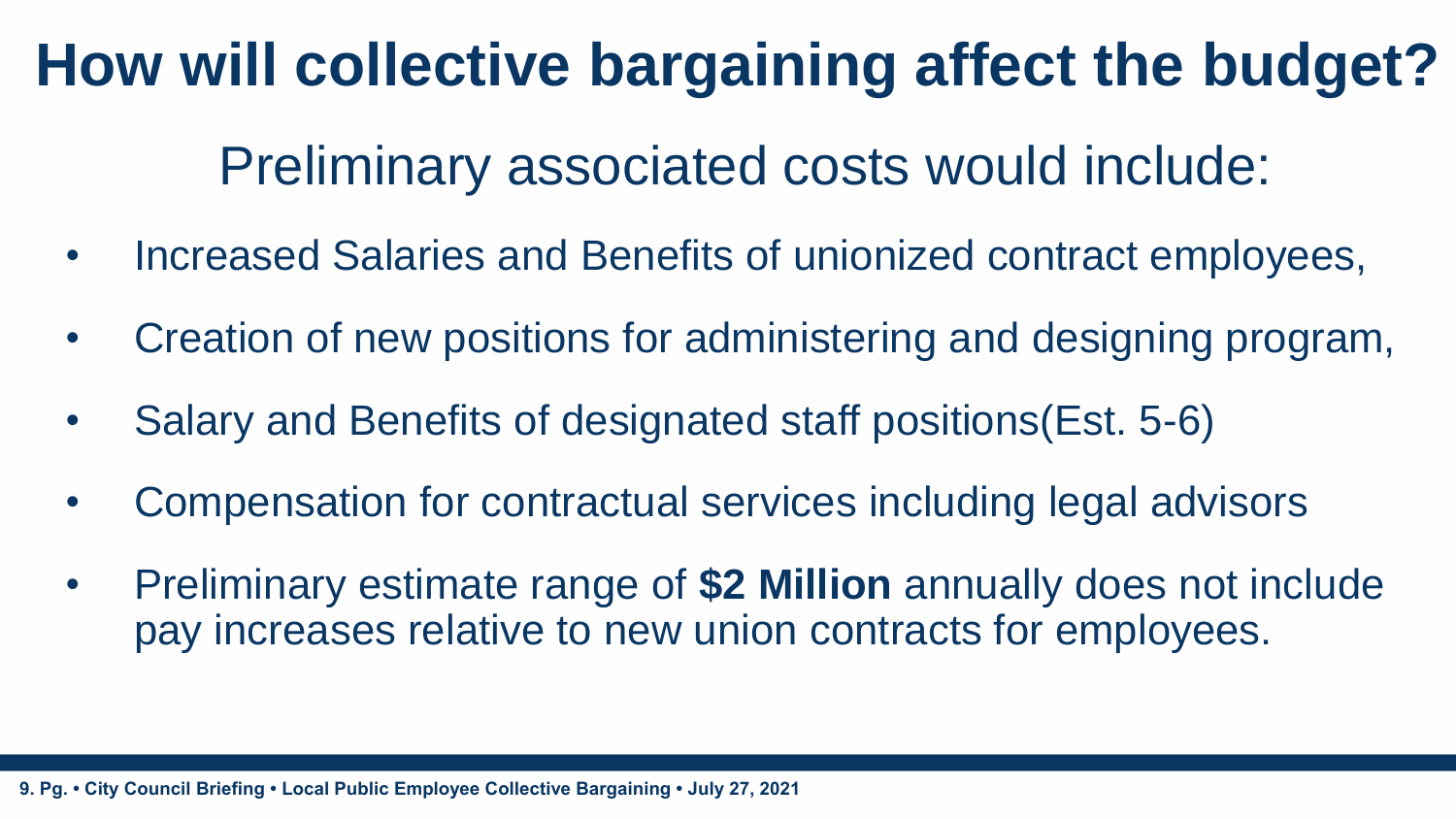#### **RECOMMENDATIONS INSTEAD OF COLLECTIVE BARGAINING**

- Improve communications and equity among employees
- Administration is doing a deep dive into all issues concerning the workforce, collective bargaining is not needed,
- Develop an action plan to include but not limited to:
	- Policy changes
	- Pay compression
	- Organizational structure
	- Workplace conditions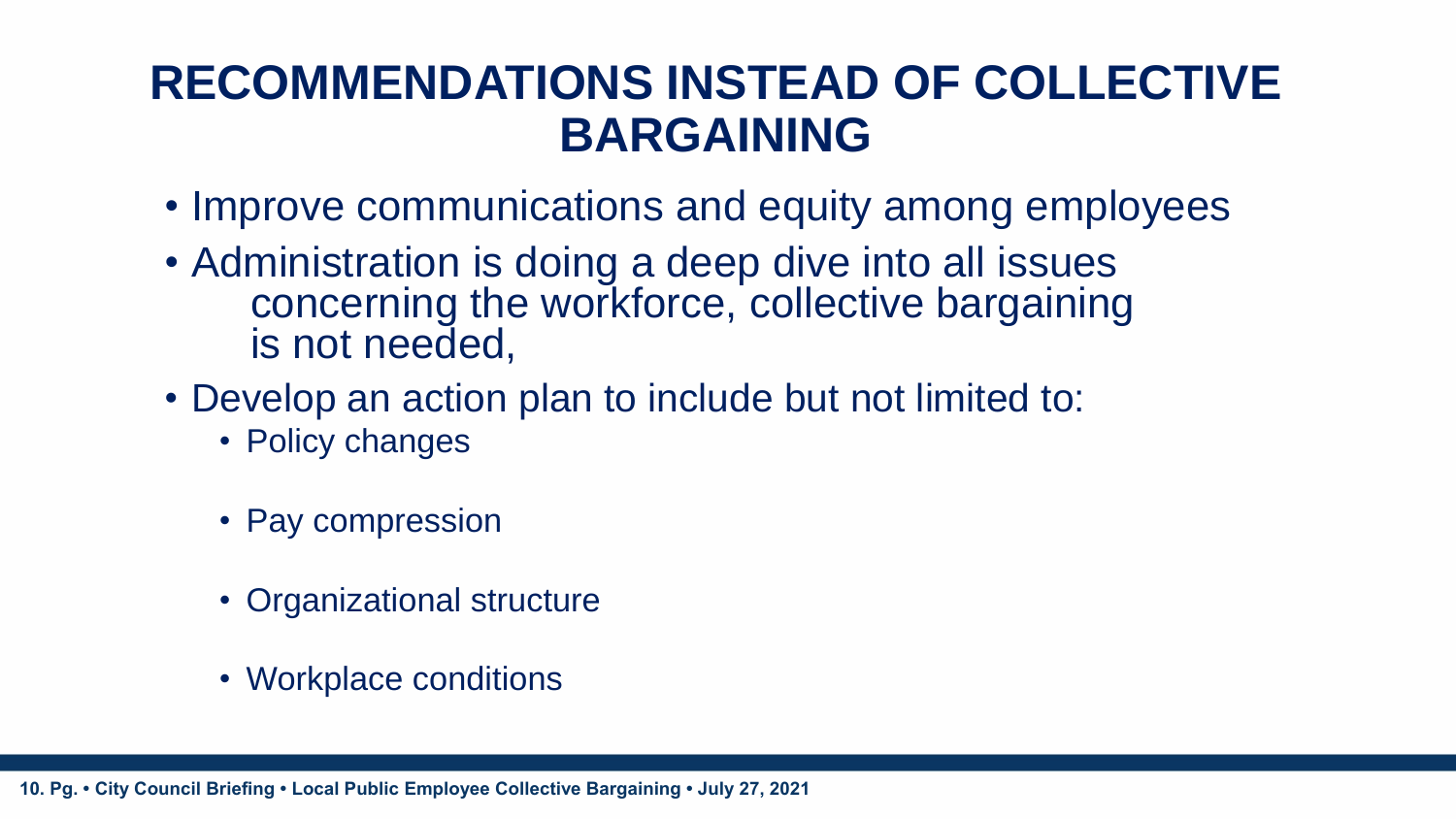# **Deny or City Council Direction?**

**Approve**

**11. Pg. • City Council Briefing • Local Public Employee Collective Bargaining • July 27, 2021**